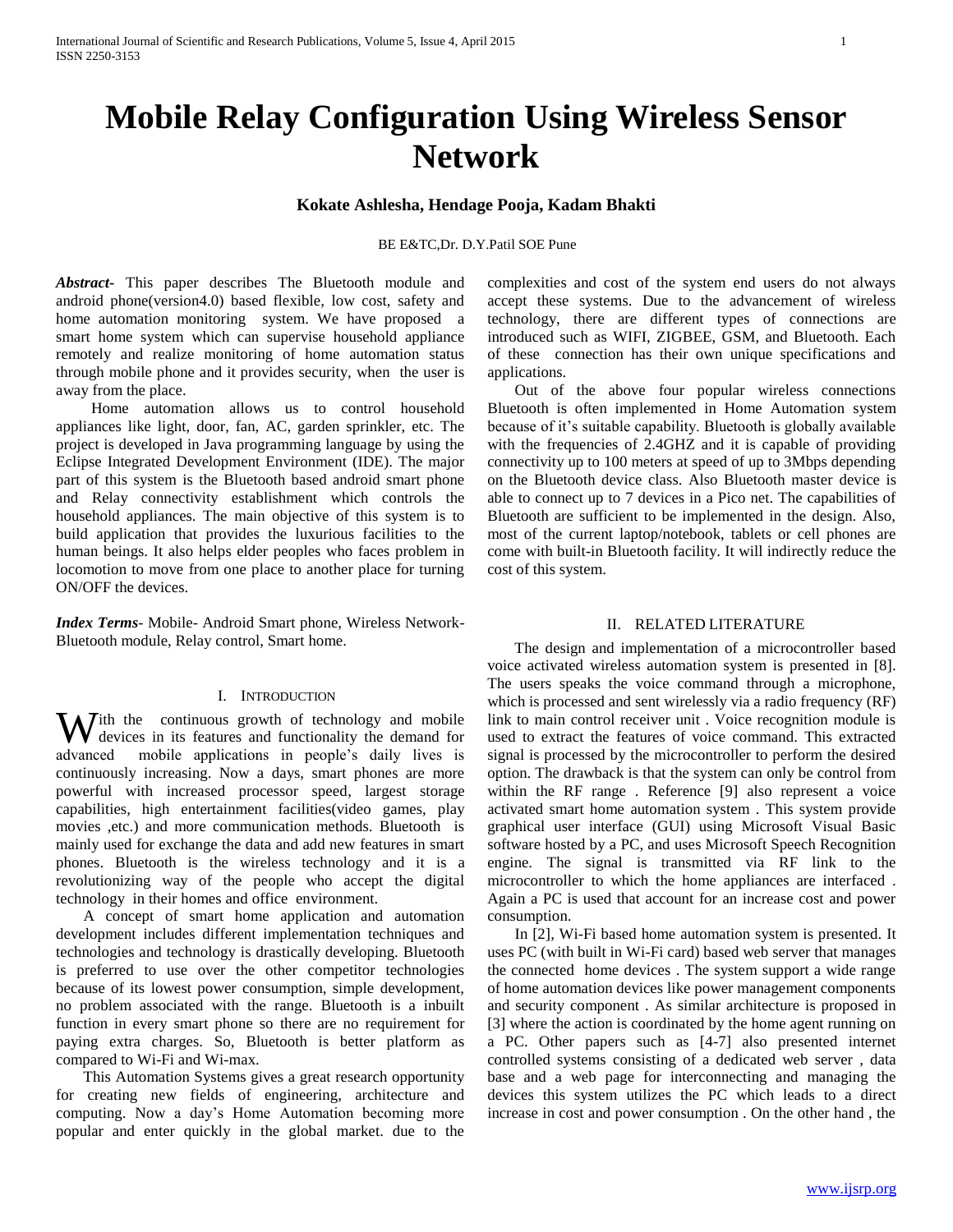International Journal of Scientific and Research Publications, Volume 5, Issue 4, April 2015 2 ISSN 2250-3153

development and hosting of the web page will also result in additional cost.

## III. PROBLEM DEFINATION

 In this system we are using android smart phone and relay configuration to control the devices. Relay works as a switch, just ON/OFF but switching speed of relay is slow. For higher switching speed we are using transistor in our system. Bluetooth is acts as a mediator between android smart phone and hardware circuit which receives and transmits the data alternatively.

## IV. SYSTEM IMPLEMENTATION

 We are implementing this system which consists of two modes in our project.

**i**. Manual Mode:

 In manual mode we are using android phone and Bluetooth module. Android phone is used for wireless remote control and for wireless communication Bluetooth module is used.

#### **ii**. Automatic Mode:

 If we use only manual mode then some problems created when users are away from the place and He / She forget to turn OFF the system then there energy / power will be wasted. So to overcome this problem automatic mode is used. Automatic mode is done by using sensors such as temperature sensor, LDR Sensor,etc.

Methods for Bluetooth connectivity:

 Normally, when communication devices are connecting it can use two methods for initiating communication with each other which can be done normally either by searching other nearby devices to detect the address and services that are provided by other devices or by knowing the device address beforehand and directly using that address for further communication process. Normally for Home Appliance Control, the second method is used.



**Fig: Block Diagram**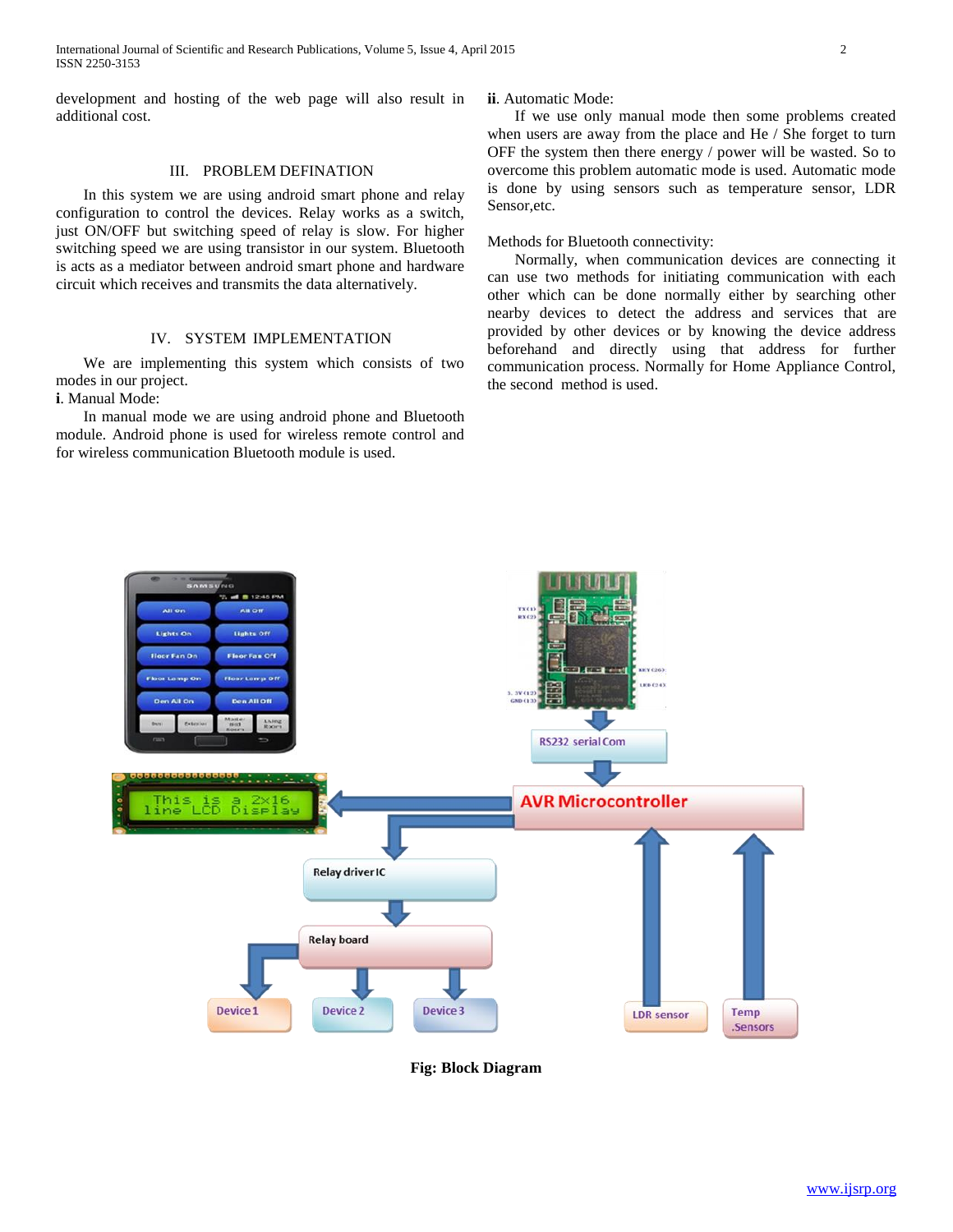V. DESCRIPTION

#### Bluetooth Modem

 Bluetooth modem is a device that acts as mediator between any embedded system and the Bluetooth communication medium. It has built-In protocol for serial communication i.e. serial port profile. Thus it provides an ideal solution for developers who want to integrate Bluetooth wireless technology into their design with limited knowledge of Bluetooth and RF technologies. This unit requires +3.3 V DC for it proper operation.

Specification

- · UART interface
- · 10 meters range
- · Easy to use
- · Minimum External Components
- · Status LEDs

#### Serial Communication

 Serial communication is a very common protocol for device communication that is standard on almost every PC. Most computers include two RS232 based serial ports .The serial port sends and receive bytes of information one bit at a time . It is simpler and can be used over longer distances.

Atmega 16A(AVR Microcontroller)

#### Specification:

High-performance, Low-power Atmel AVR 8-bit Microcontroller

- High Endurance Non-volatile Memory segments
- 16KBytes of In-System Self-programmable Flash program memory
- 512Bytes EEPROM
- 1KByte Internal SRAM

#### [LDR](http://www.kpsec.freeuk.com/components/other.htm#ldr) (light sensor)

The top circuit diagram shows an  $LDR$  (light sensor) connected so that the LED lights when the LDR is in darkness. The variable resistor adjusts the brightness at which the transistor switches on and off. Any general purpose low power transistor can be used in this circuit.

#### Temperature Sensor(LM35)

 The LM35 series are precision integrated-circuit temperature sensors, whose output voltage is linearly proportional to the Celsius (Centigrade) temperature. The LM35 thus has an advantage over linear temperature sensors calibrated in° Kelvin, as the user is not required to subtract a large constant voltage from its output to obtain convenient Centigrade scaling. Low cost is assured by trimming and calibration at the wafer level. As it draws only 60 μA from its supply, it has very low self-heating, less than 0.1°C in still air. The LM35 is rated to operate over a −55° to +150°C temperature range. The fan will turn on when the temperature goes beyond the specified temperature and the fan will turn off when the temperature falls below specified temperature.

## Relay Driver IC ULN2803

 The eight NPN Darlington connected transistors in this family of arrays are ideally suited for interfacing between low logic level digital circuitry (such as TTL, CMOS or PMOS/NMOS) and the higher current/voltage requirements of lamps, relays, printer hammers or other similar loads for a broad range of computer, industrial, and consumer applications.

#### Relay

 The basis for relays, is the simple electromagnet the simplest relay, is the Single Pole, Throw (spst) relay. It is nothing more than Single an electrically controlled on-off switch. It's biggest property is the ability to use a very small current to control a much larger current. This is desirable because we can now use smaller diameter wires, to control the current flow through a much larger wire, and also to limit the wear and tear on the control switch.

#### LCD

 A liquid crystal display (LCD) is a thin, flat electronic visual display that uses the light modulating properties of liquid crystals. The basic function of the LCD is to display the action performed by the microcontroller.

#### **REFERENCES**

- [1] A. Rajabzadeh, A. R. Manashty, and Z. F. Jahromi, "A Mobile Application for Smart House Remote Control System," World Academy of Science, Engineering and Technology, vol. 62, 2010.
- [2] ElShafee and K. A. Hamed, "Design and Implementation of a WiFi Based Home AutomationSystem," World Academy of Science, Engineering and Technology, vol. 68, pp. 2177-2180, 2012.
- [3] R. D. Caytiles and B. Park, "Mobile IP-Based Architecture for Smart Homes," InternationalJournal of Smart Home, vol. 6, pp. 29-36, 2012.
- [4] A. Z. AAlkar and U. Buhur, "An internet based wireless home automation system for multifunctional devices," IEEE Transactions on Consumer Electronics, vol. 51, pp. 1169-1174,2005.
- [5] N.-S. Liang, L.-C. Fu, and C.-L. Wu, "An integrated, flexible, and Internetbased controlarchitecture for home automation system in the Internet era," in IEEE International Conference on Robotics and Automation, Washington, DC 2002, pp. 1101 – 1106
- [6] A. Rajabzadeh, A. R. Manashty, and Z. F. Jahromi, "A Mobile Application for Smart House Remote Control System," World Academy of Science, Engineering and Technology, vol. 62, 2010.
- [7] U. Sharma and S. R. N. Reddy, "Design of Home/Office Automation Using Wireless Senosr work," International Journal of Computer Applications, vol. 43, pp. 53-60, 2012.
- [8] K. P. Dutta, P. Rai, and V. Shekher, "Microcontroller Based Voice Activated Wireless Automation System," VSRD Internation Journal of Electrocal, Electronics & Communication Engineering, vol. 2, pp. 642-649, 2012.
- [9] M. R. Kamarudin, M. A. F., and M. Yusof, "Low Cost Smart Home Automation via MicrosoftSpeech Recognition," International Journal of Engineering & Computer Science, vol. 13, pp. 6- 11, June 2013.

#### **AUTHORS**

**First Author –** Kokate Ashlesha, BE E&TC,Dr. D.Y.Patil SOE Pune, kokateashlesha@gmail.com.

**Second Author –** Hendage Pooja,BE E&TC,Dr.D.Y.Patil SOE Pune, hendagepooja@gmail.com.